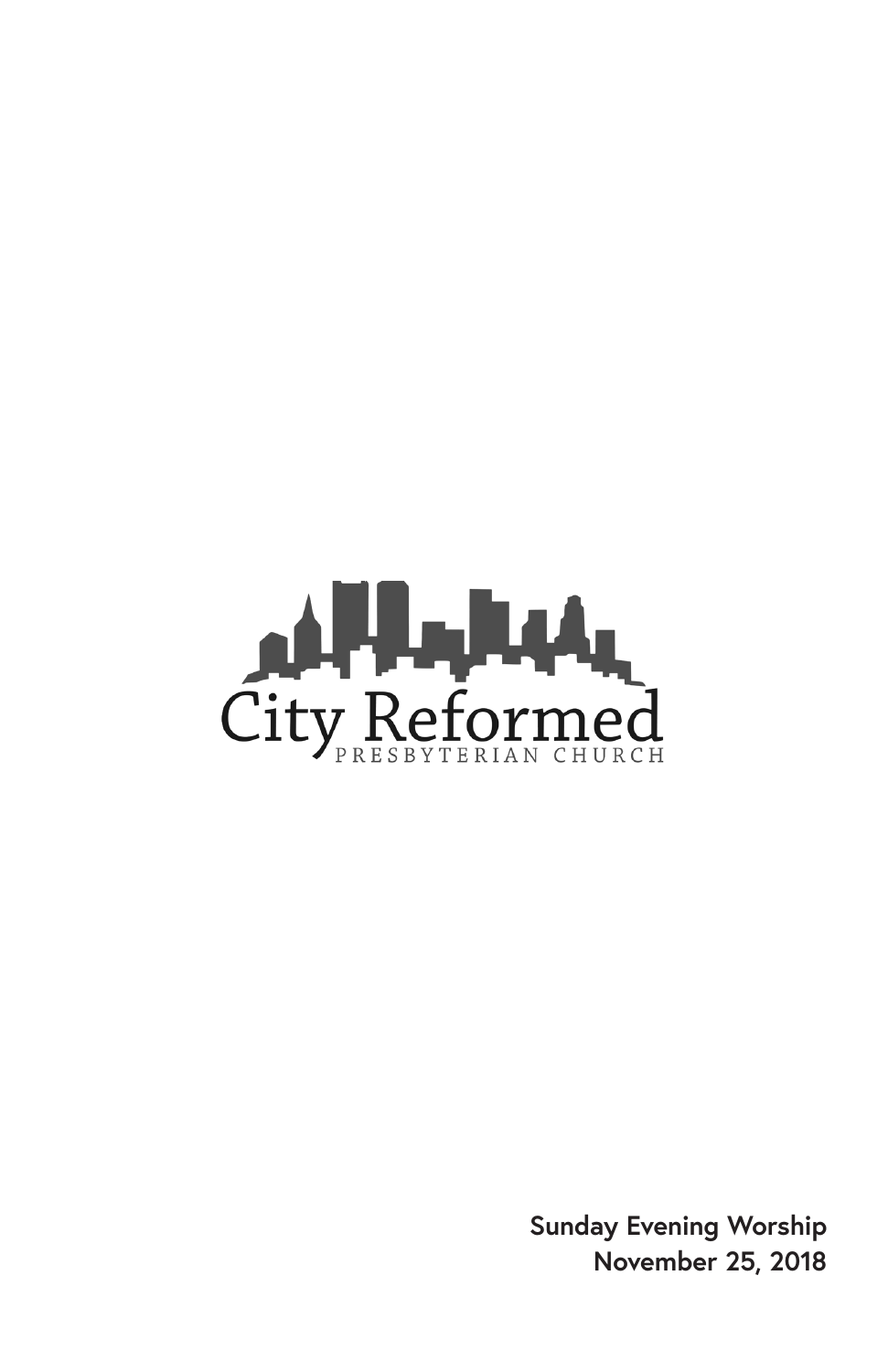#### **Welcome to City Reformed Presbyterian Church**

We are glad to have you join us for worship today. Please feel free to stick around after the service and ask questions about who we are and what we do! If you would like more information, please refer to our print newsletter, *City This Month,* or visit our website: **cityreformed.org**.

### **Reflections**

As there is no sin so small, but it deserves damnation; so there is no sin so great, that it can bring damnation upon those, who truly repent. - Westminster Confession of Faith 15.4

### **About Us**

#### **Sunday Morning Worship Service**

10:15AM Twentieth Century Club 4201 Bigelow Blvd. Pittsburgh, PA 15213 (Oakland)

#### **Sunday Evening Worship Service**

6:30PM 3929 Coleman St. Pittsburgh, PA 15207 (Greenfield)

#### **Church Office** (Open Tues - Fri)

3929 Coleman St. Pittsburgh, PA 15207 t: 412-720-7014 e: office@cityreformed.org w: cityreformed.org

#### **Donations**

#### Online: **cityreformed.org/give**

Mail: to the Church Office address above "Attn: Allison" (please make checks payable to City Reformed Presbyterian Church)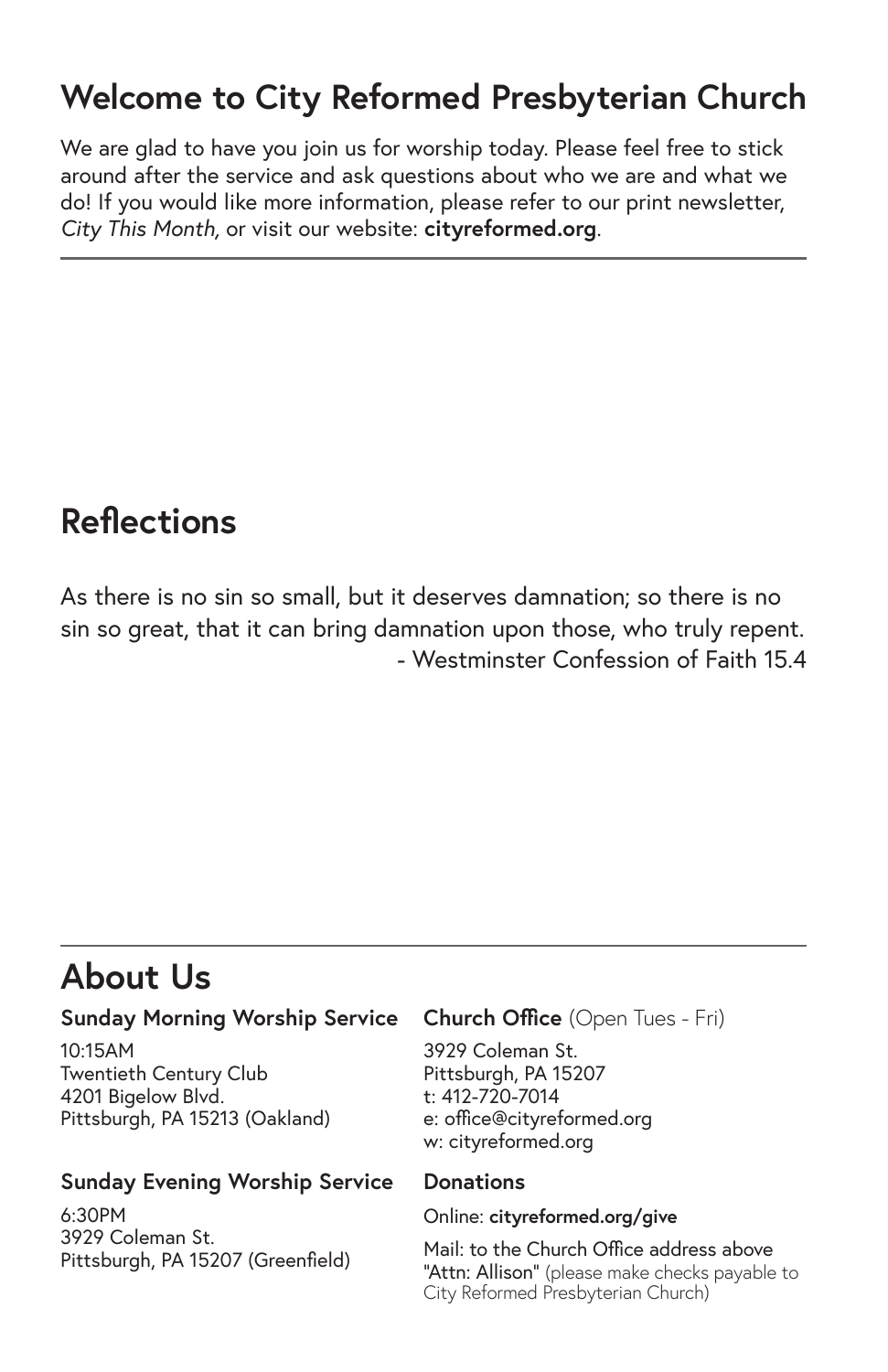# **Worship Service**

**City Reformed Presbyterian Church** Sunday Evening Worship – November 25, 2018 Presider: Reverend Joseph Bianco

#### **Call to Worship: Psalm 19:7-10**

*Please stand for the call to worship if you are able.*

Leader The law of the Lord is perfect, reviving the soul;

- People The testimony of the LORD is sure, making wise the simple;
- Leader The precepts of the Lorp are right, rejoicing the heart;
- People The commandment of the LORD is pure, enlightening the eyes;
- Leader The fear of the Lord is clean, enduring forever;
- People The rules of the Lord are true, and righteous altogether. **More to be desired are they than gold, even much fine gold; sweeter also than honey and drippings of the honeycomb.**

### **Prayer of Invocation**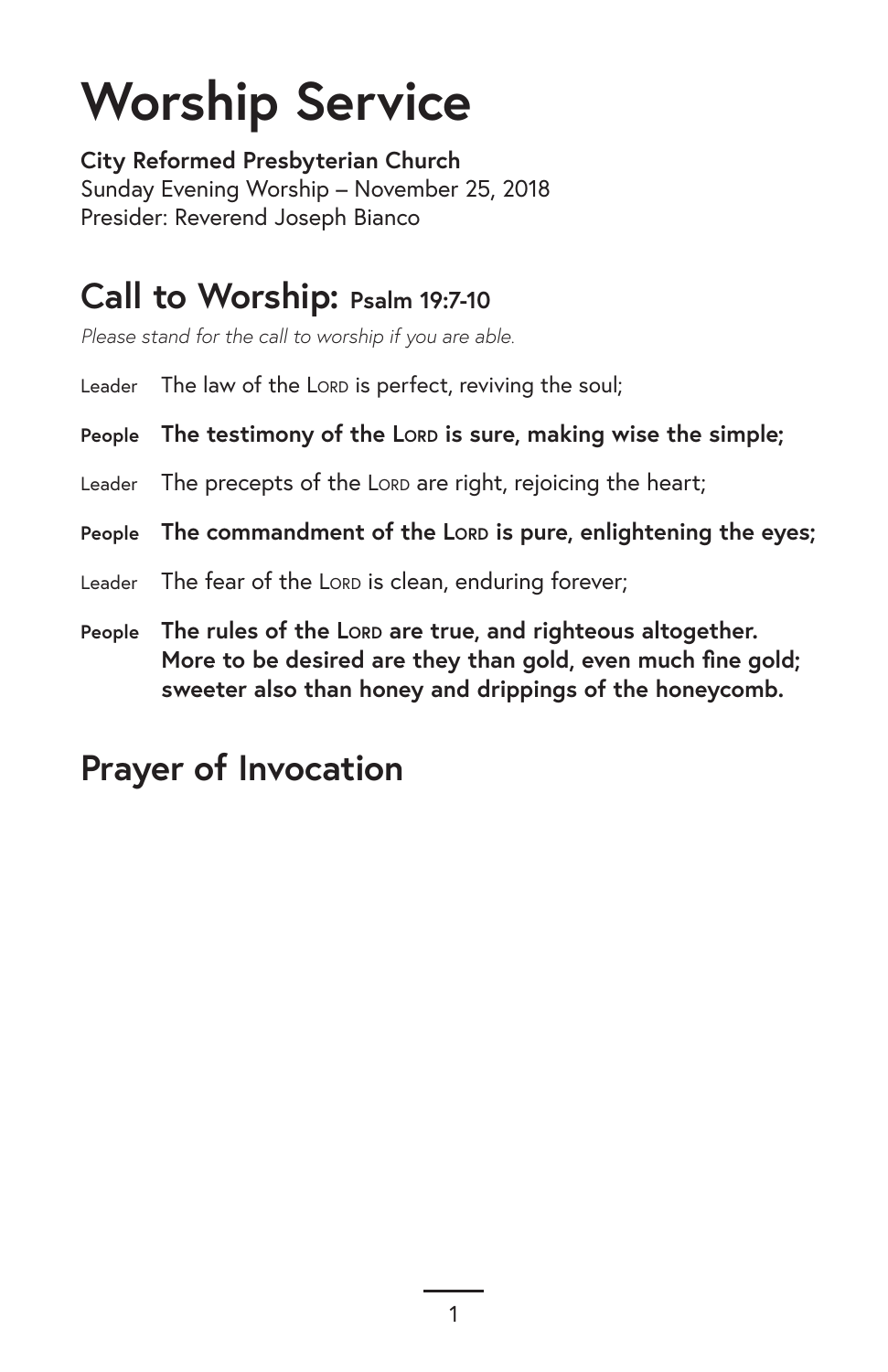#### **In Christ Alone**

*(Words & Music: Keith Getty & Stuart Townend 2001)*

In Christ alone my hope is found He is my light my strength my song This Cornerstone this solid ground Firm through the fiercest drought and storm What heights of love what depths of peace When fears are stilled when strivings cease My Comforter my all in all Here in the love of Christ I stand

In Christ alone who took on flesh Fullness of God in helpless Babe This gift of love and righteousness Scorned by the ones He came to save 'Til on that cross as Jesus died The wrath of God was satisfied For ev'ry sin on Him was laid Here in the death of Christ I live

There in the ground His body lay Light of the world by darkness slain Then bursting forth in glorious day Up from the grave He rose again And as He stands in victory Sin's curse has lost its grip on me For I am His and He is mine Bought with the precious blood of Christ

No guilt in life no fear in death This is the pow'r of Christ in me From life's first cry to final breath Jesus commands my destiny No pow'r of hell no scheme of man Can ever pluck me from His hand 'Til He returns or calls me home Here in the pow'r of Christ I'll stand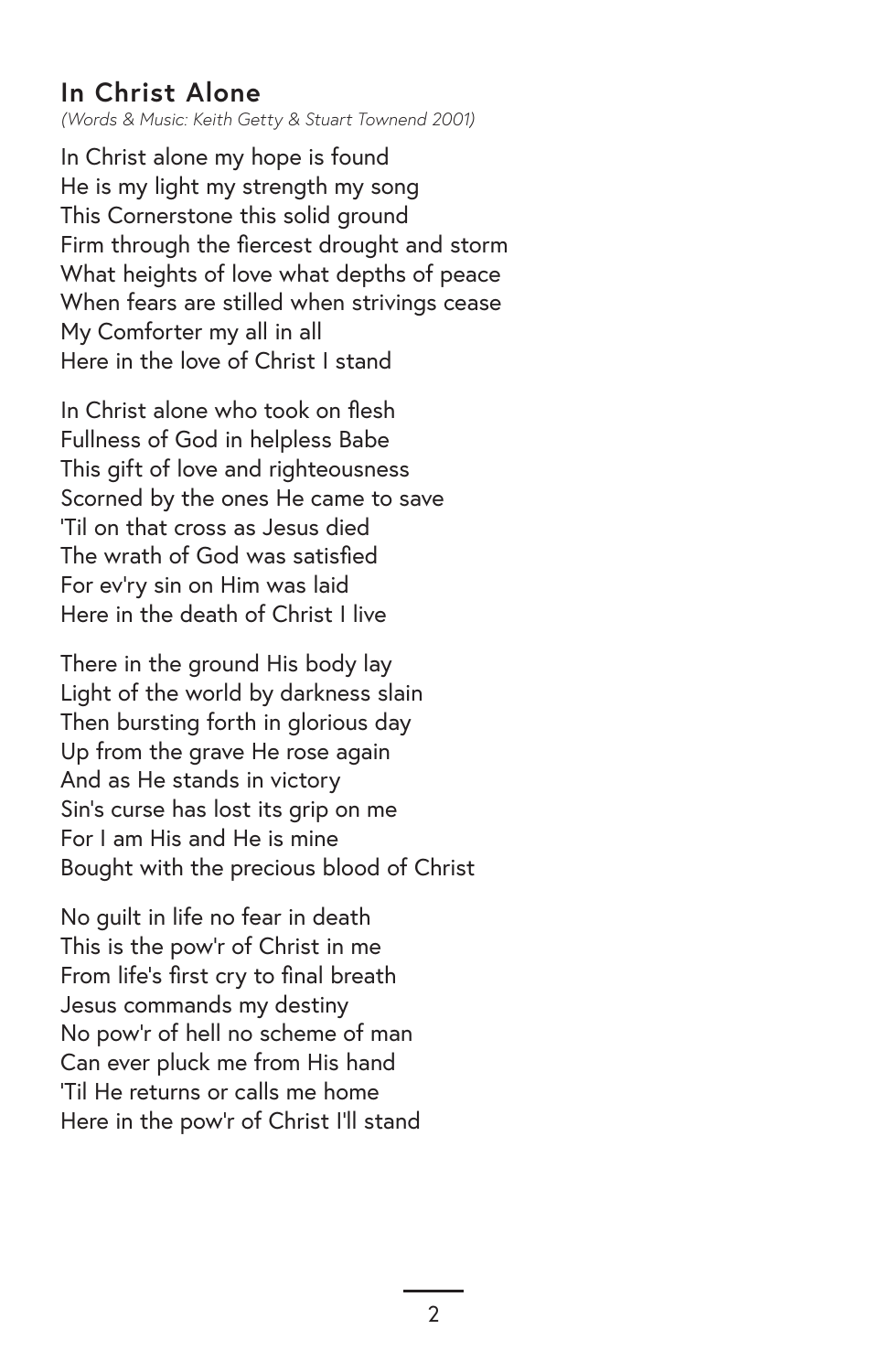#### **Scripture Reading: Ezekiel 36:22-27**

#### **10,000 Reasons (Bless The Lord)**

*(Words & Music: Jonas Myrin and Matt Redman)*

*Bless the Lord O my soul, O my soul Worship His holy name Sing like never before, O my soul I'll worship His holy name*

The sun comes up it's a new day dawning It's time to sing Your song again Whatever may pass and whatever lies before me Let me be singing when the evening comes

You're rich in love and You're slow to anger Your name is great and Your heart is kind For all Your goodness I will keep on singing Ten thousand reasons for my heart to find

And on that day when my strength is failing The end draws near and my time has come Still my soul will sing Your praise unending Ten thousand years and then forevermore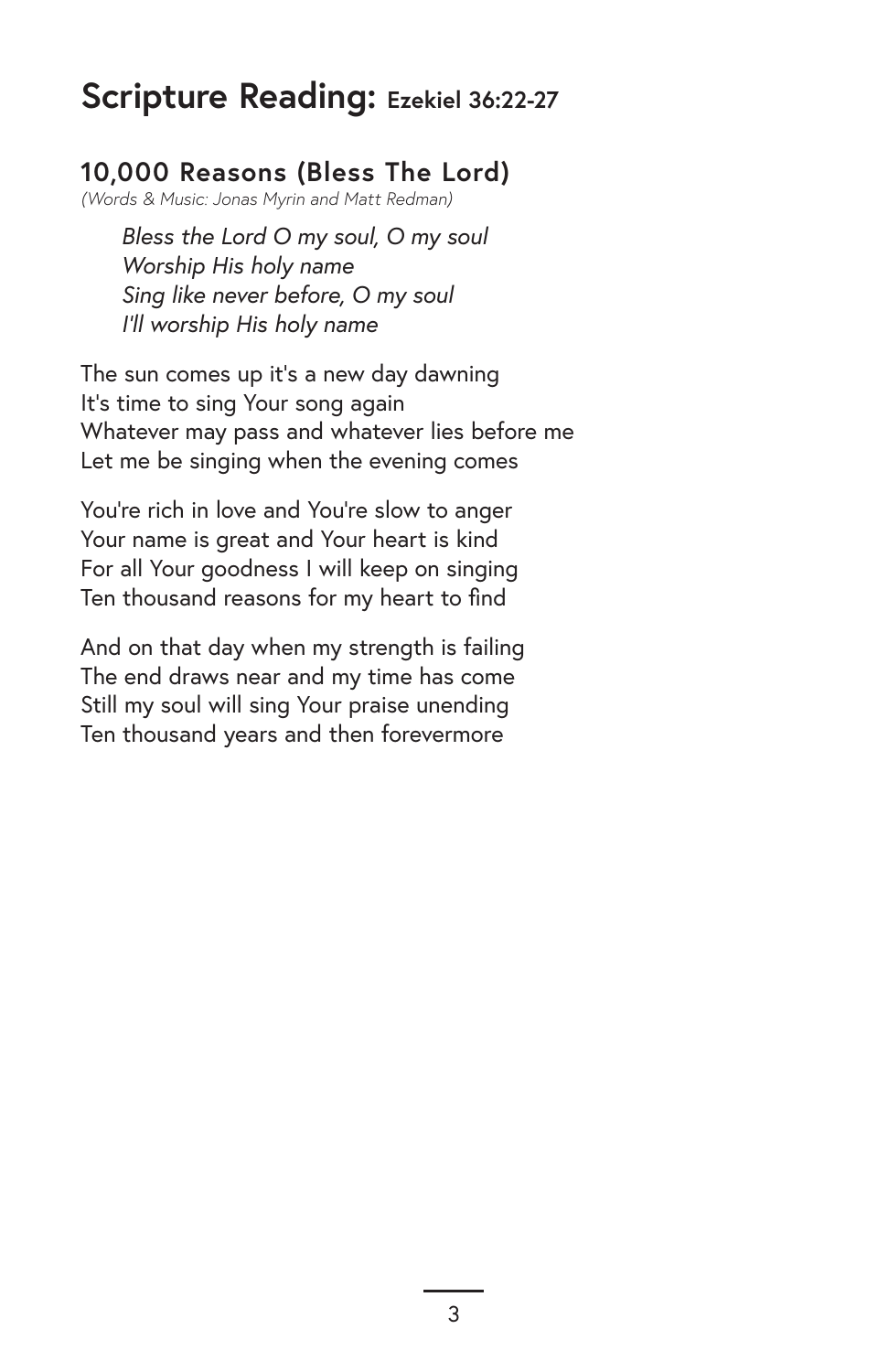### **Call to Confession: Luke 18:9-14**

He also told this parable to some who trusted in themselves that they were righteous, and treated others with contempt: "Two men went up into the temple to pray, one a Pharisee and the other a tax collector. The Pharisee, standing by himself, prayed thus: 'God, I thank you that I am not like other men, extortioners, unjust, adulterers, or even like this tax collector. I fast twice a week; I give tithes of all that I get.' But the tax collector, standing far off, would not even lift up his eyes to heaven, but beat his breast, saying, 'God, be merciful to me, a sinner!' I tell you, this man went down to his house justified, rather than the other. For everyone who exalts himself will be humbled, but the one who humbles himself will be exalted."

# **Prayer of Confession**

**Father, forgive us for so often being hypocrites, judging others for sins we don't do, and excusing ourselves for sins we think don't matter much. Cause us to be gracious to those caught in any sin, even those we think of as enemies or rivals. Make us not to just feel bad about our sins and never change, but rather to feel joy about your love for us and to actually change our ways. Work in us through your Holy Spirit to become more and more like Christ, who loved sinners and called them to repentance.**

# **Silent Confession**

#### **Assurance of Pardon: Romans 6:21-23**

But what fruit were you getting at that time from the things of which you are now ashamed? For the end of those things is death. But now that you have been set free from sin and have become slaves of God, the fruit you get leads to sanctification and its end, eternal life. For the wages of sin is death, but the free gift of God is eternal life in Christ Jesus our Lord.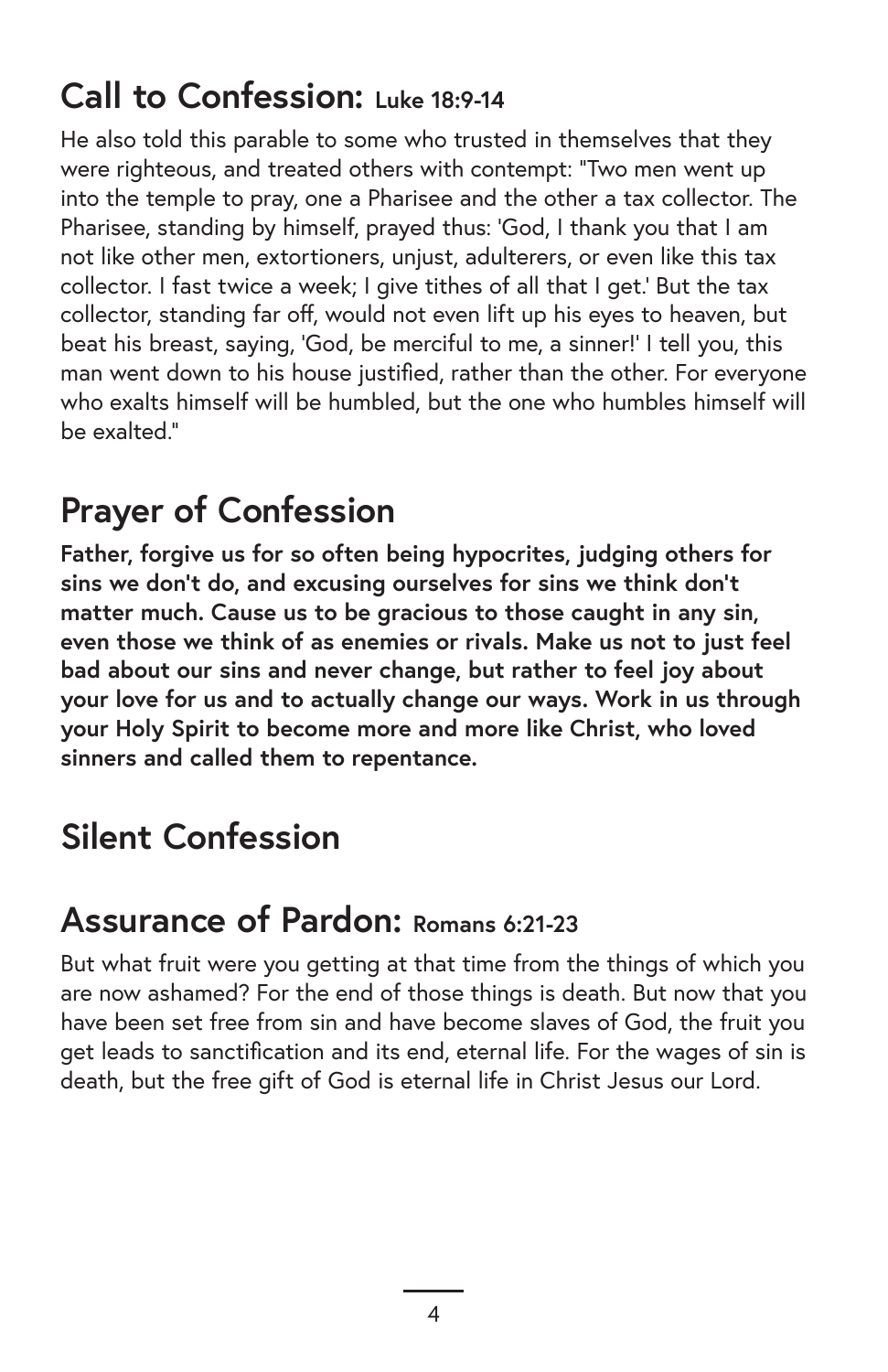# **Song of Renewal**

#### **Jesus What A Friend For Sinners**

*(Lyrics: J. Wilbur Chapman 1910; Melody: Rowland Hugh Prichard 1811; Arrangement: Daniel Snoke 2017)*

Jesus! What a friend for sinners! Jesus! Lover of my soul; Friends may fail me, foes assail me, He, my Savior, makes me whole.

Jesus! What a strength in weakness! Let me hide myself in Him. Tempted, tried, and sometimes failing, He, my strength, my victory wins.

*Hallelujah! What a Savior! Hallelujah! What a friend! Saving, helping, keeping, loving, He is with me to the end.*

Jesus! What a help in sorrow! While the billows o'er me roll, Even when my heart is breaking, He, my comfort, helps my soul.

Jesus, what a guide and keeper! While the tempest still is high, Storms about me, night has found me, He my pilot, hears my cry.

Jesus! I do now receive Him, More than all in Him I find. He hath granted me forgiveness, I am His, and He is mine.

### **Corporate & Pastoral Prayer**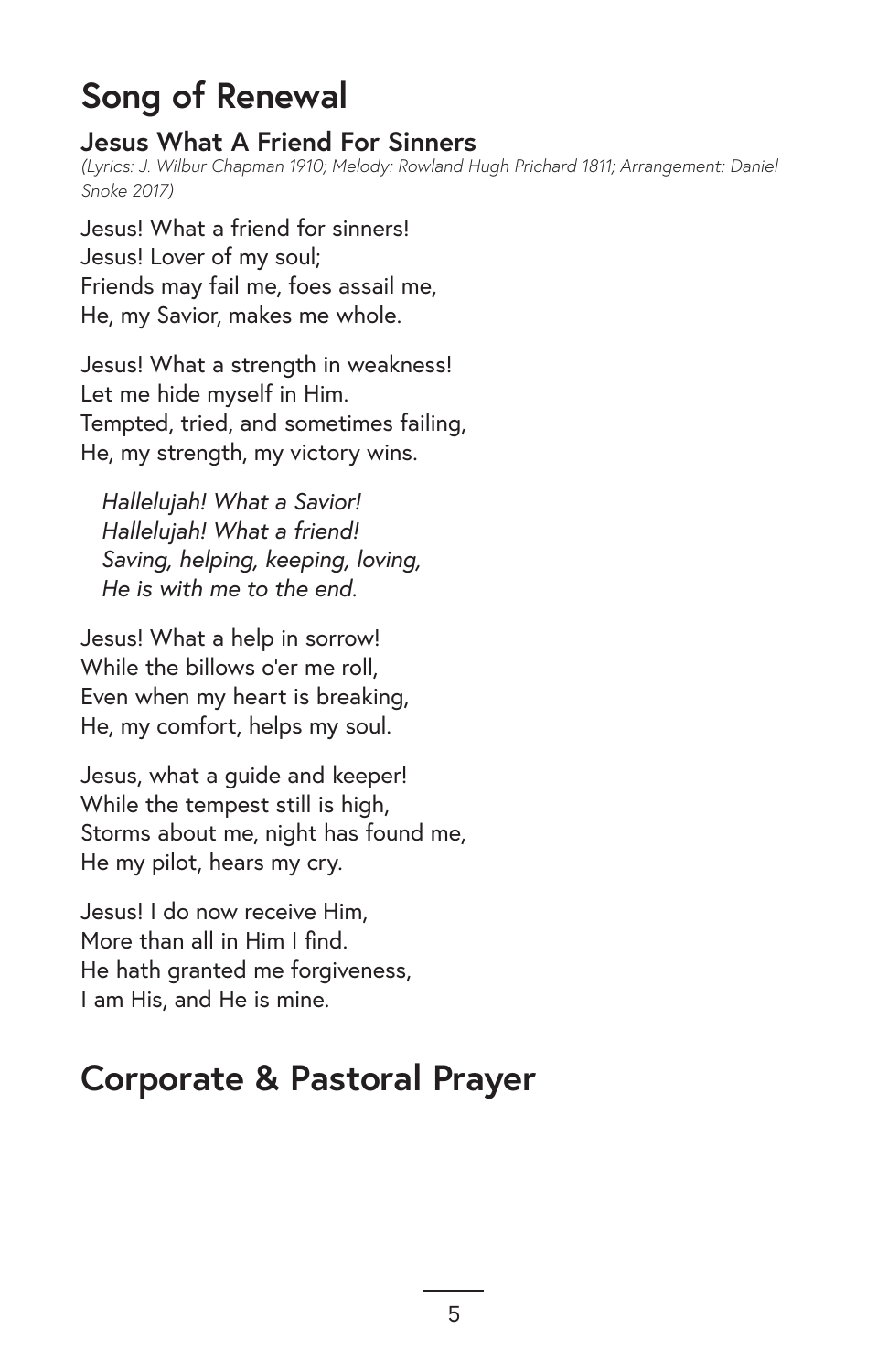#### **Sermon: 1 Corinthians 6:9-11**

#### **"Repentance Without Cutoffs"** - David Snoke

Or do you not know that the unrighteous will not inherit the kingdom of God? Do not be deceived: neither the sexually immoral, nor idolaters, nor adulterers, nor men who practice homosexuality, <sup>10</sup>nor thieves, nor the greedy, nor drunkards, nor revilers, nor swindlers will inherit the kingdom of God. 11And such were some of you. But you were washed, you were sanctified, you were justified in the name of the Lord Jesus Christ and by the Spirit of our God.

Leader This is the Word of the Lord.

**People Thanks be to God.**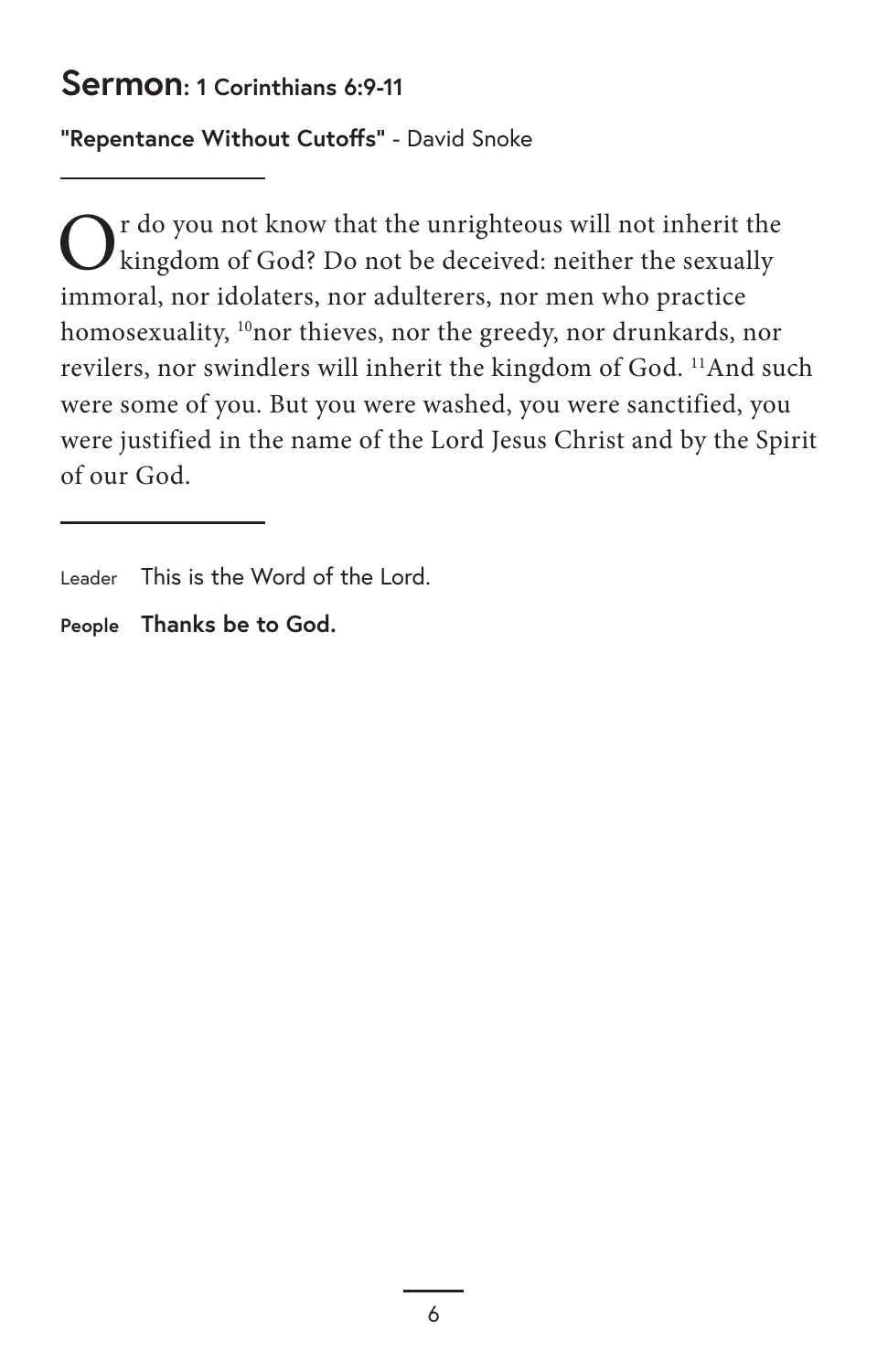# **Additional Scripture**

Matthew 9:11-13 / And when the Pharisees saw this, they said to his disciples, "Why does your teacher eat with tax collectors and sinners?" But when he heard it, he said, "Those who are well have no need of a physician, but those who are sick. Go and learn what this means: 'I desire mercy, and not sacrifice.' For I came not to call the righteous, but sinners."

Colossians 3:5 / Put to death therefore what is earthly in you: sexual immorality, impurity, passion, evil desire, and covetousness, which is idolatry.

# **Song of Thanksgiving**

#### **Come Ye Sinners**

*(Words: Joseph Hart 1759; Music: Southern Harmony Folk 1835)*

Come ye sinners, poor and needy Weak and wounded, sick and sore Jesus ready stands to save you Full of pity love and pow'r He is able, He is able He is willing doubt no more

Come ye thirsty, come and welcome God's free bounty, glorify True belief and true repentance Ever'y grace that brings you nigh Without money, without money Come to Jesus Christ and buy

Let not conscience make you linger Nor of fitness fondly dream All the fitness He requireth Is to feel your need of Him This He gives you, this He gives you 'Tis the Spirit's rising beam.

*(continued on next page)*